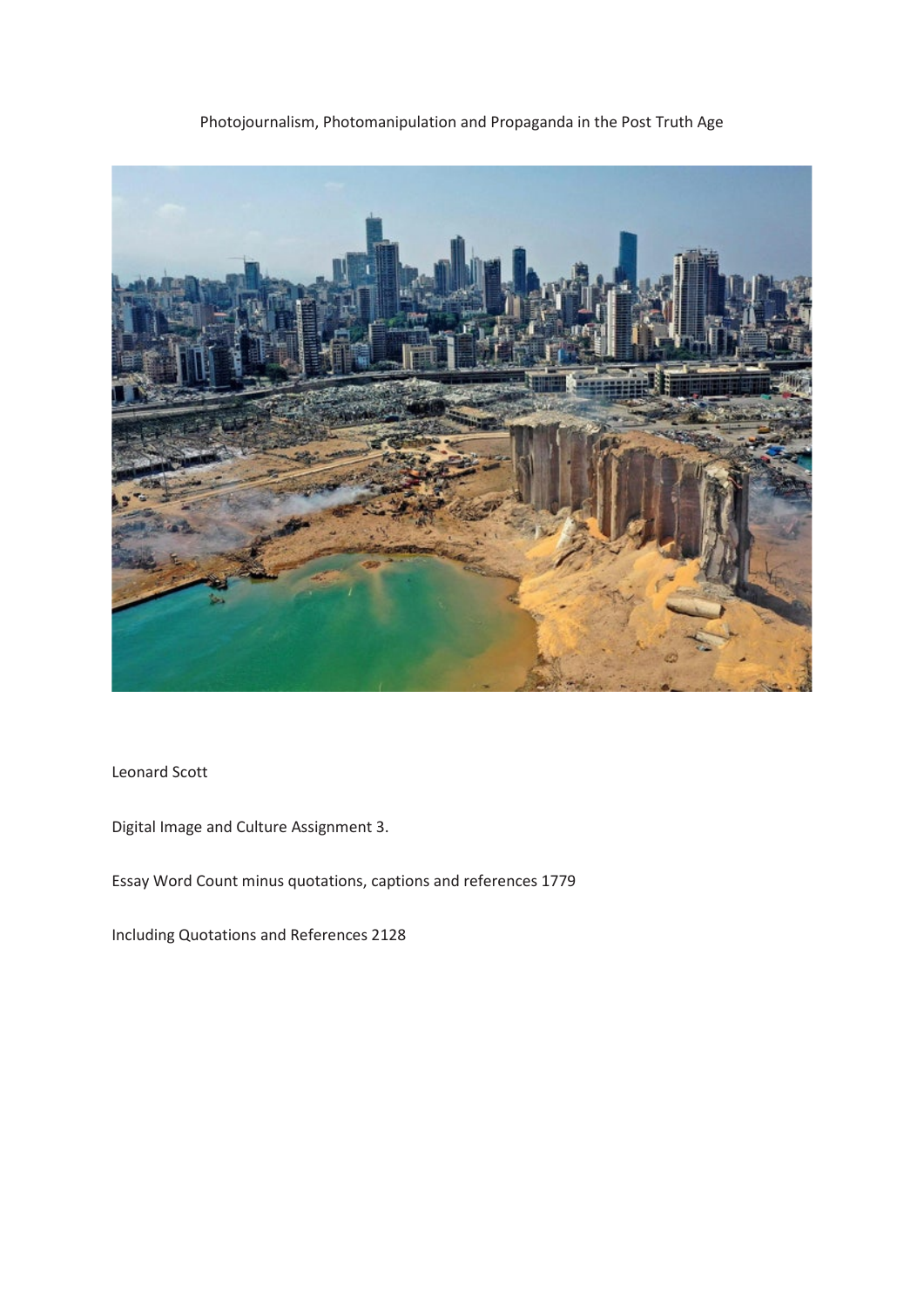Has the 'digital revolution' created more problems than opportunities for today's professional photographers?

It has already been pointed out during the course work that photo manipulation has been going on almost as long as photography itself has existed. Of course, some of this photo manipulation was done in the course of progress of photography within art, for example, Dadaism, but there has always been manipulation of images for political, newsworthiness or compositional reasons.

If we examine the manipulation of images solely for political purposes, we find it was usually undertaken by individuals or groups who had the skillset to create the new images through darkroom manipulation. In the digital age, photomanipulation is much easier with the advent of powerful home computers and it has become so common that even mobile phones are filled with applications to produce professional-looking images.

It is due to the availability of these modern tools, in the home, office and mobile forms that a problem has appeared which is as dangerous in its nature as in its ease of use. In this essay, I will be examining the dangers of photo and video manipulation of photojournalistic digital content when it is being used for nefarious, misinformation or propaganda purposes. I will focus on the recent misinformation which appeared on the internet following an explosion in Beruit as an example.

Firstly, we have to ensure that we acknowledge the major change the digital revolution has made. It shook up the ability for news agencies to obtain footage quicker. News agencies such as CNN gave their journalists smartphones with cameras which allowed them to replace any specific photojournalist and which allowed the journalist to photograph their footage at the same time as gathering news on an event. This also meant that everyone with a camera could become a reporter by using the very same equipment given to the journalist. This opened up the window of opportunity for the citizen journalist to create and broadcast events almost in real-time, posting their images and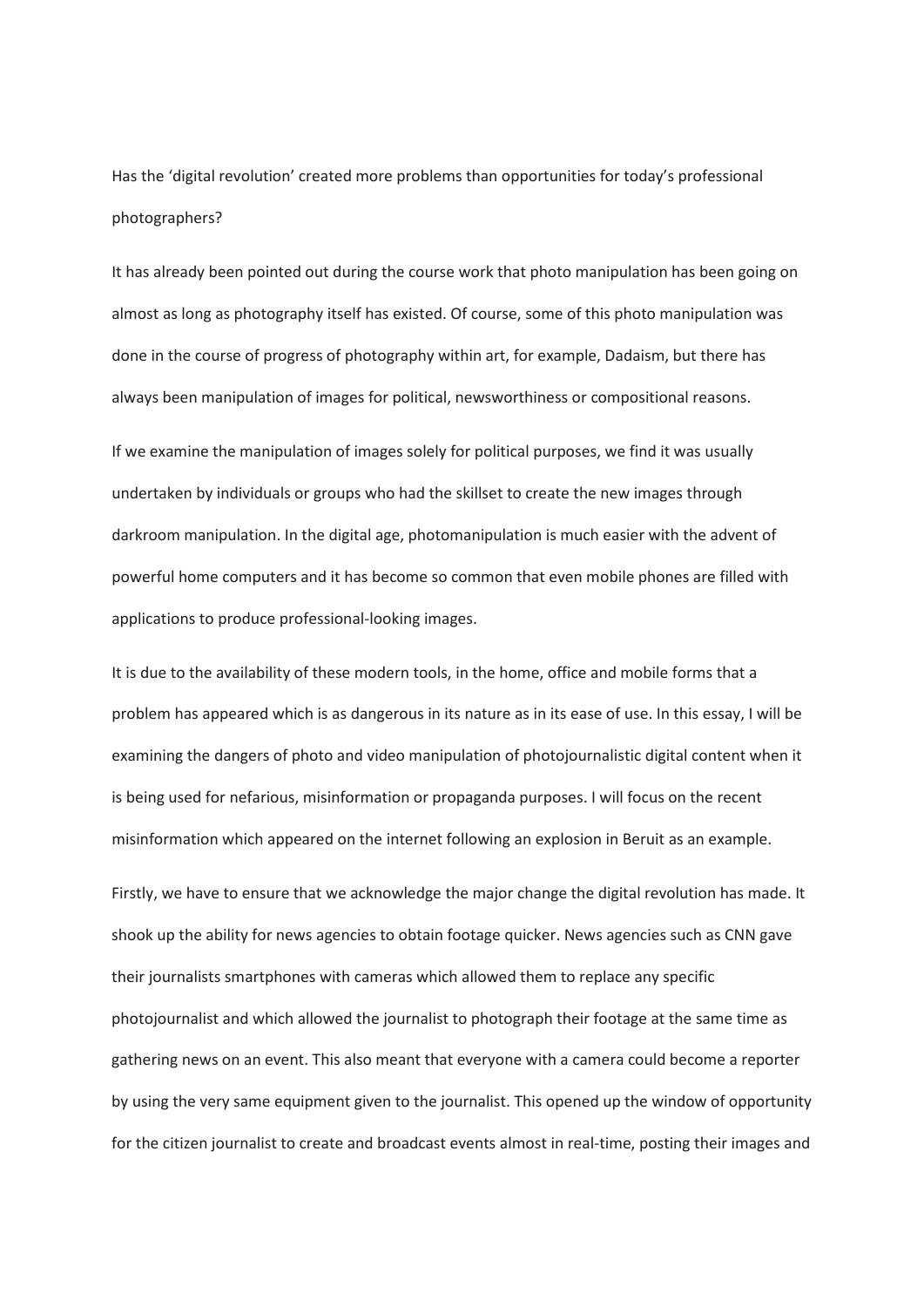videos quickly and easily on sites such as Flickr, Instagram, Twitter and Facebook. The news agencies could then contact the individual and licence the images straight from the creator.

In Beruit, Libia, on the August 4<sup>th</sup> 2020, at 6 p.m. local time, a fire broke out which was then followed by a large explosion in a warehouse sited within the port. The explosion, caused by the fire detonating 3,000 tonnes of stored Ammonium Nitrate, not only flattened the port grain silos, warehouses and capsized a passenger vessel, it destroyed the towns' business district and ripped apart surrounding residential areas killing 170 people and injuring thousands more. The first footage broadcast was from a citizen photojournalist who posted an internet video showing a mushroomshaped cloud and blast wave passing over the rooftop towards the camera view.

The video posted allowed us to see the event as it unfolded, the camera shakes as the blast wave passes and the holder ducks out of the way. In the next few hours videos appear, one posted by another Beruit resident acting as a citizen photojournalist, who was on Rue Chafaka, half a mile from the site of the explosion, this time the video showed smoke rising from a building which was then followed by the explosion.

The was some initial confusion over the blast, some fearing that the explosion was caused by a foreign agency or power and that the explosion was even atomic in source.

This confusion was furthered when the Lebanese president Michel Anoin, initially reflected that the explosion was caused by a missile, he later withdrew these comments when it was confirmed that the explosion was caused by stored Ammonium Nitrate at the docks warehouse.

However, in the meantime, parties unknown took video and photo footage straight from the internet and started to manipulate and repost their compositions, whether it was for monetised reasons or a misinformation campaign to reduce trust in the media. They took the video of the smoke and explosion as viewed from Rue Chafaka and composited in a missile passing into frame from the top left corner and appearing to strike a building before exploding.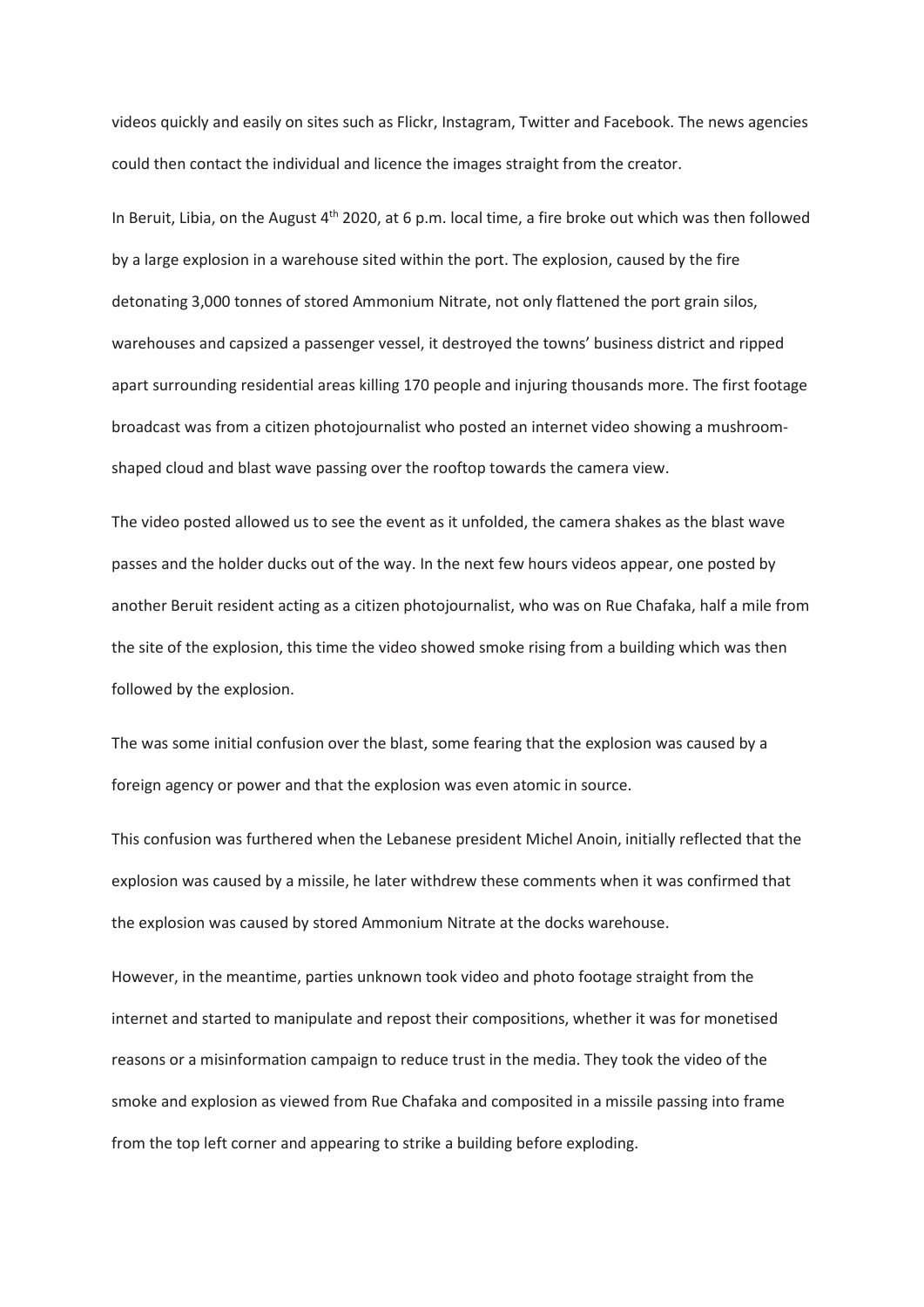

The faked video was posed across several social media sites, and at this point in time is still available at [https://www.youtube.com/watch?v=wJcEUktpfUE&feature=emb\\_logo](https://www.youtube.com/watch?v=wJcEUktpfUE&feature=emb_logo)

This was followed by a series of still images purporting to be thermal camera footage which again showed that the explosion was the result of a missile strike.



The faked Thermal video can bee found at

[https://www.youtube.com/watch?v=HT9Jm2KCmsI&feature=emb\\_logo](https://www.youtube.com/watch?v=HT9Jm2KCmsI&feature=emb_logo)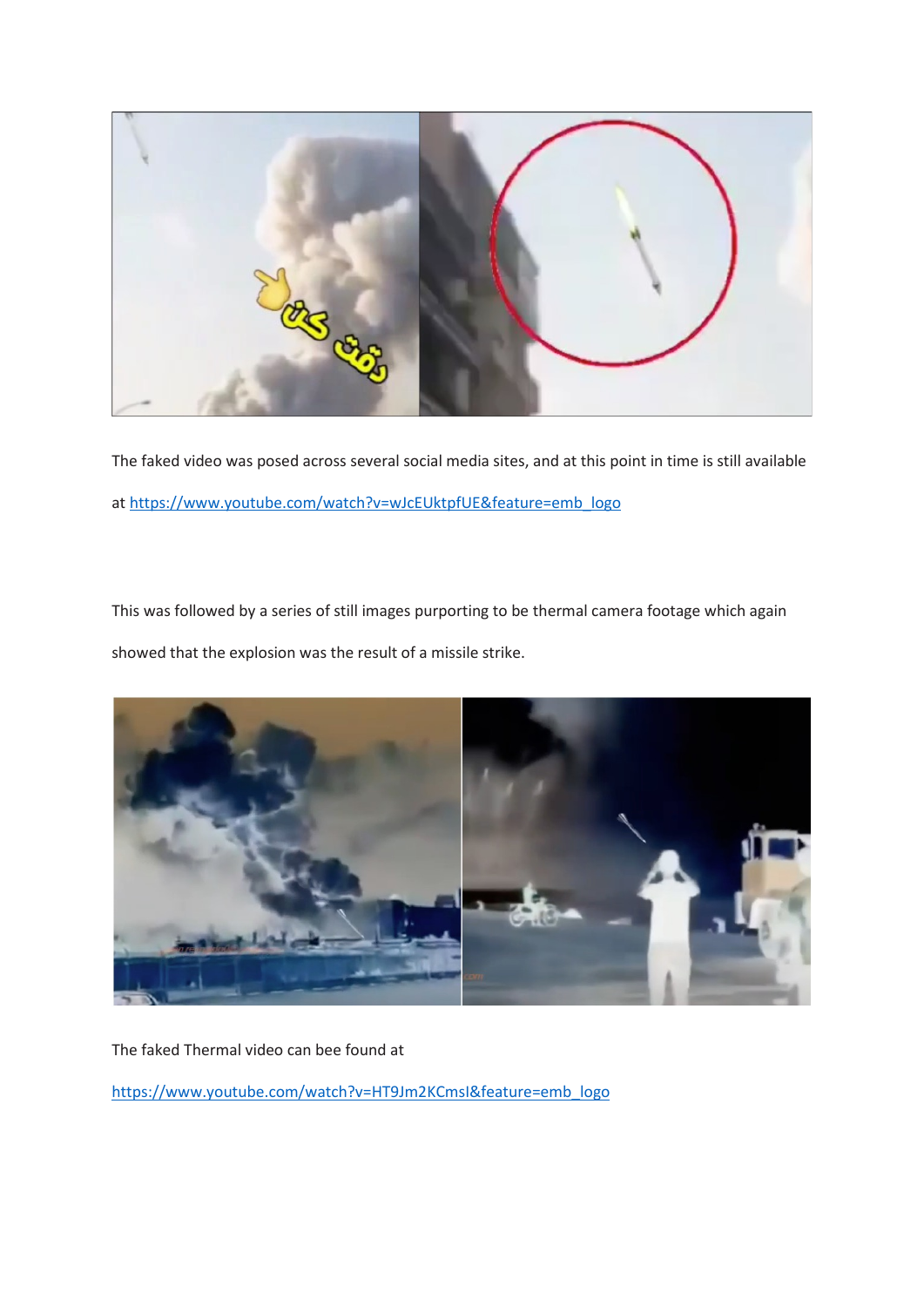In both of these examples, the footage had to be investigated to see if they were showing something which others had missed. As a result of these investigations, it was seen that the missile had been taken from an animated source, probably a cartoon and that the thermal images were a result of digital composition and manipulation to create a narrative of terrorism or international action. The reasoning behind it is unknown.

What can be drawn from these events is that there is now a threat to any footage or images directly uploaded to the internet without some form of barrier to protect it from manipulation. Due to the proliferation of devices which can capture high-quality images and video, anyone can now capture events as they unfold and easily upload them onto the internet with good intentions. The revolution in the ability to capture these events is equalled by the ability to edit, composite and regenerate footage with a different narrative.

This creates a real issue for photojournalists, as they now find themselves in the position where they have to consider that their work may be distorted by someone else, therefore causing a divergence in their message. How can you ensure that what you upload stays within the boundaries of the narrative in which the event happened? Photojournalists obviously cannot sit on images from an event until they can ensure that their work will be protected and un-editable, as this would create a time delay between the event happening and it being reported and would distort or render irrelevant their work.

There is no proven definitive answer to this problem, without the ability to quickly respond, record and report on an event, the photojournalist becomes just another powerless observer. Is this what the footage manipulators want? Is this their raison detre, to create mistrust in the media or delay the reporting, so that they can get their propaganda out instead?

Certainly, in this, post-truth age, the ability to sow doubt and mistrust in any form of media or news agency and ensure that the narrative is changed to infer or deflect blame is a powerful tool. What can be done to revoke the power from the manipulators?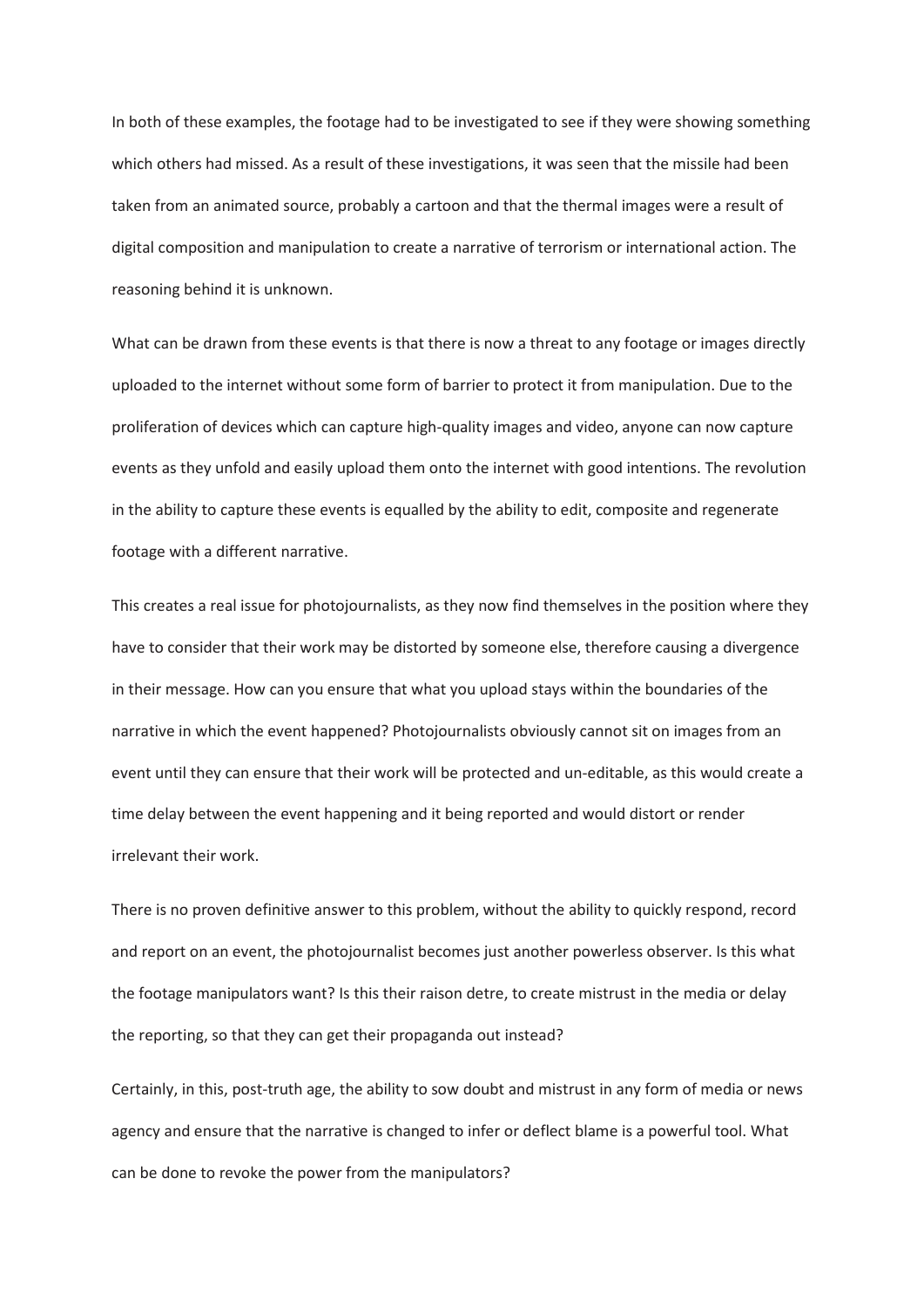In the case of the Beruit explosion, there were enough sources of information available and from different angles, positions, and narrative to show a cubatistic view of the event. Put together, the many, many pieces of footage, show a tragic fire, explosion and its immediate after effect.

So, having the sources and peoples' ability to gather them together has helped enforce the reality of the event. The immediacy of the digital sources has allowed the event to be verified and acknowledged as real.

It is exceptionally difficult to prevent images and footage from being altered when they are uploaded to sites such as Twitter or YouTube, as these images can be manipulated, the very exif information contained within the image can be removed or rendered redundant, watermarks cropped or blurred, new audio dubbed over. Without these source sites, however, the news would not break and events could go unreported and unknown, so they are important and useful in their own right.

It rests with the role of the photojournalist and by extension, the ethics of the photojournalist whether they be professional or citizen; to gather as much information as possible and present it in a manner which it makes it difficult to manipulate. They should also, try and get the event out to as many sources as possible to distribute the information so that it ties into and supports others who are also recording and reporting on the event. This is clearly supported by the evidence following what happened in Beruit that day; social media continues to collate and curate what was taken and uploaded to produce a clear contiguous narrative of what happened. The fake footage has to a large extent already been found wanting by people who investigated and reported on it and has been removed either by the site owners due to misrepresentation of the event or by the individual who initially uploaded it, who having done their damage, disappear back into the anonymity which is the internet.

In conclusion, photojournalists have to be aware that their work can and may be taken out of context either by accident or on purpose. The only way to ensure that what they report on continues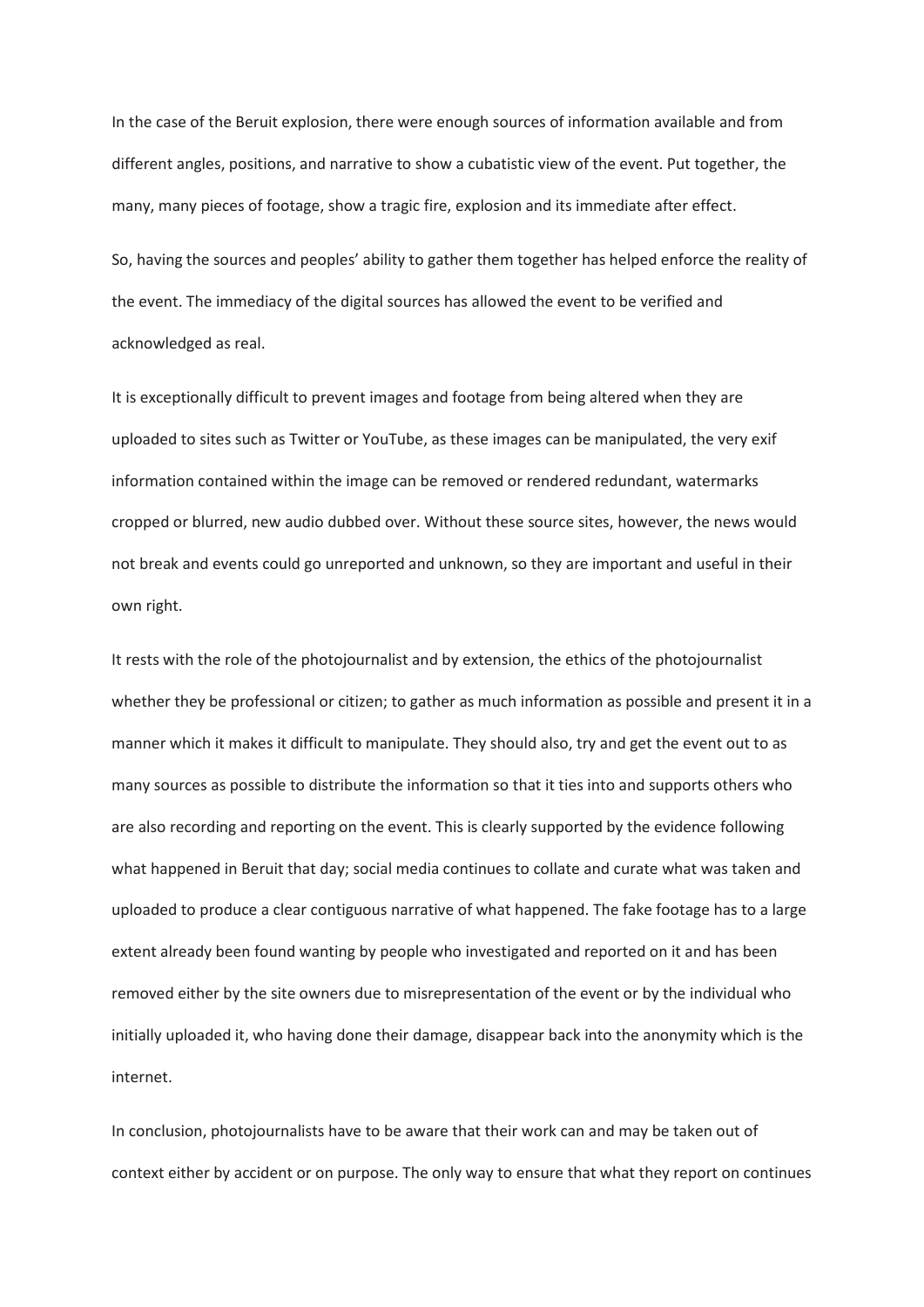to have the intended narrative attached is to use the very social media tools which are being used against them to amplify their message. This can be done, by collating their own work with information and footage from other sources. The photojournalist cannot arrive, capture something and then disappear back to their office to produce a scoop, as they will miss part of the story due to the lack of investigation and information gathering. There will always be someone before you, uploading a smartphone or GoPro footage of the event, which will not be fully investigative nor informative. The photojournalist whether, they be professional or citizen, should ensure that what they report on is evidence-driven and that where possible they only grant permission to their work to valid agencies and bodies. They should also, where possible, use the social media tools to speak out against the misuse of their footage and gain back trust for the media by fighting the manipulators by saying, that this is my footage and it has been changed.

Only by using the very tools which have fed into the digital revolution can professional photographers counteract and overcome some of the problems created by the digital revolution. They can either stand back and not report, therefore reducing comment and news availability and validity, as reportage would take on a propaganda stance, or they can interleave their work with others and not only produce the cubatistic view of events, but also in doing so counteract the manipulators of footage, by enforcing the truism of the event, as Shakespeare himself wrote: "O, while you live, tell truth, and shame the Devil!". That is to say, photojournalists, must show and speak the truth, no matter how uncomfortable it is for them, even if they feel they have strong emotions and reasoning for conceling the truth.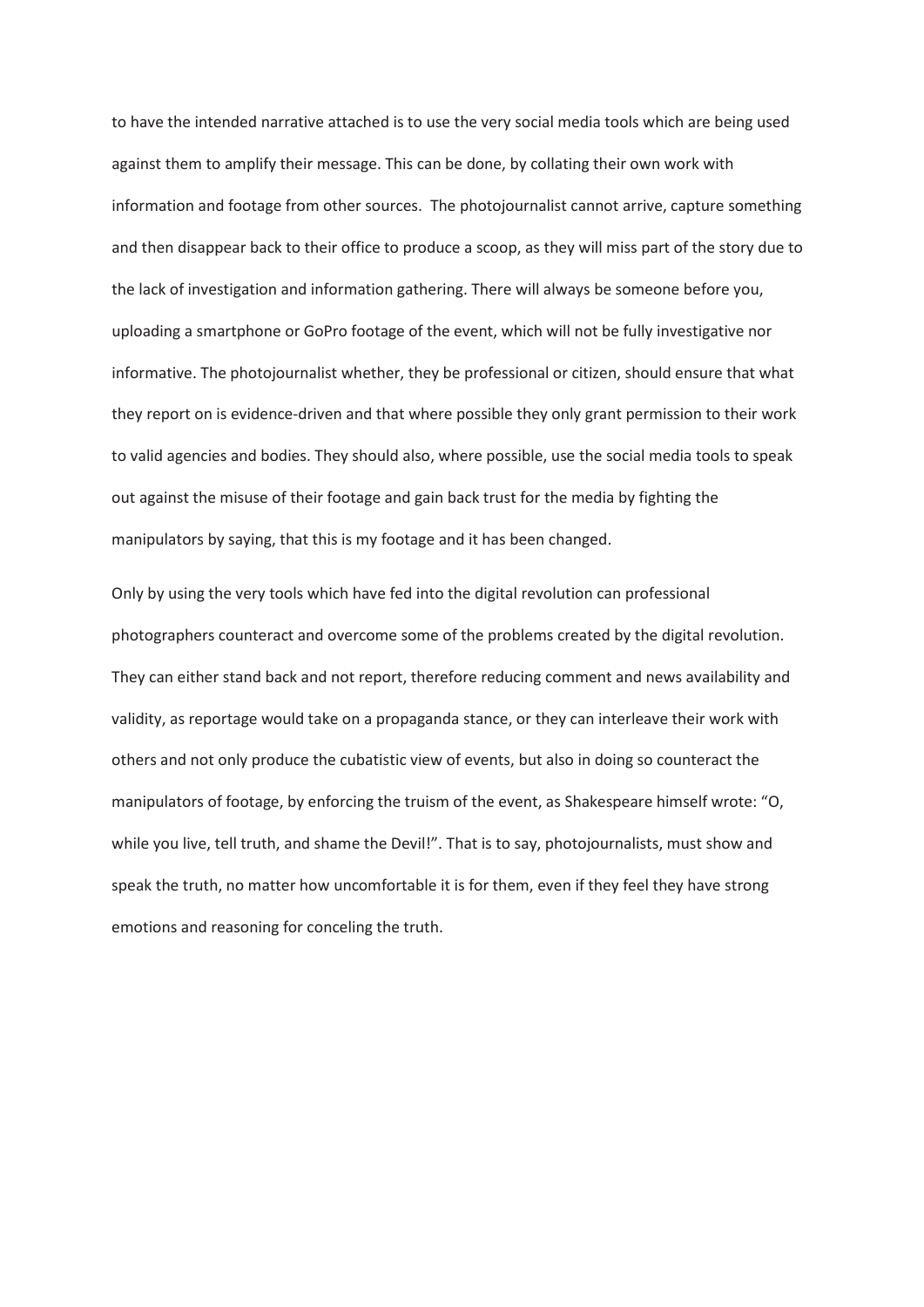## References

Alavi, H. (2020). *https://twitter.com/heshmatalavi/status/1290683991369097216*. [online] Twitter. Available at: https://twitter.com/HeshmatAlavi/status/1290683991369097216 [Accessed 15 Dec. 2020].

Alper, M. (2013). War on Instagram: Framing conflict photojournalism with mobile photography apps. *New Media & Society*, 16(8), pp.1233–1248.

Higgins, E. (2020a). *Fake Beirut Thermal Video 2 - YouTube*. [online] www.youtube.com. Available at: https://www.youtube.com/watch?v=HT9Jm2KCmsI&feature=emb\_logo [Accessed 15 Dec. 2020].

Higgins, E. (2020b). *Fake Beirut Video 1 - YouTube*. [online] www.youtube.com. Available at: https://www.youtube.com/watch?v=wJcEUktpfUE&feature=emb\_logo [Accessed 15 Dec. 2020].

Kawtharani, Y. (2020). *Beirut Lebanon huge Explosion - YouTube*. [online] www.youtube.com. Available at: https://www.youtube.com/watch?v=o0bmIu6b1m0 [Accessed 15 Dec. 2020].

MacDiarmid, C. (2020). Beirut blast: Missile may have been to blame, says Lebanon's president Michel Aoun. *The Telegraph*. [online] 7 Aug. Available at: https://www.telegraph.co.uk/news/2020/08/07/beirut-blast-missile-may-have-blame-says-

lebanons-president/ [Accessed 15 Dec. 2020].

Mortensen, T.B. and Keshelashvili, A. (2013). If Everyone with a Camera Can Do This, Then What? Professional Photojournalists' Sense of Professional Threat in the Face of Citizen Photojournalism. *Visual Communication Quarterly*, 20(3), pp.144–158.

Newton, J.H. (2009). PHOTOJOURNALISM. *Journalism Practice*, 3(2), pp.233–243.

Paschalidis, G. (2015). Mini Cameras and Maxi Minds. *Digital Journalism*, 3(4), pp.634–652.

Ruhayem, R. and Adams, P. (2020). *Beirut blast: The inferno and the mystery ship*. [online] BBC News. Available at: https://www.bbc.co.uk/news/extra/x2iutcqf1g/beirut-blast.

Shakespeare, W. (1966). *Henry IV, part 1, 1598,*. Oxford: Clarendon P.

Spring, M. (2020). Beirut explosion: How conspiracy theories spread on social media. *BBC News*. [online] 5 Aug. Available at: https://www.bbc.co.uk/news/53669029 [Accessed 15 Dec. 2020].

Staff, R. (2020). Fact check: Beirut explosion video has been doctored to include fake missile. *Reuters*. [online] 6 Aug. Available at: https://www.reuters.com/article/uk-factcheck-missileidUSKCN252287 [Accessed 15 Dec. 2020].